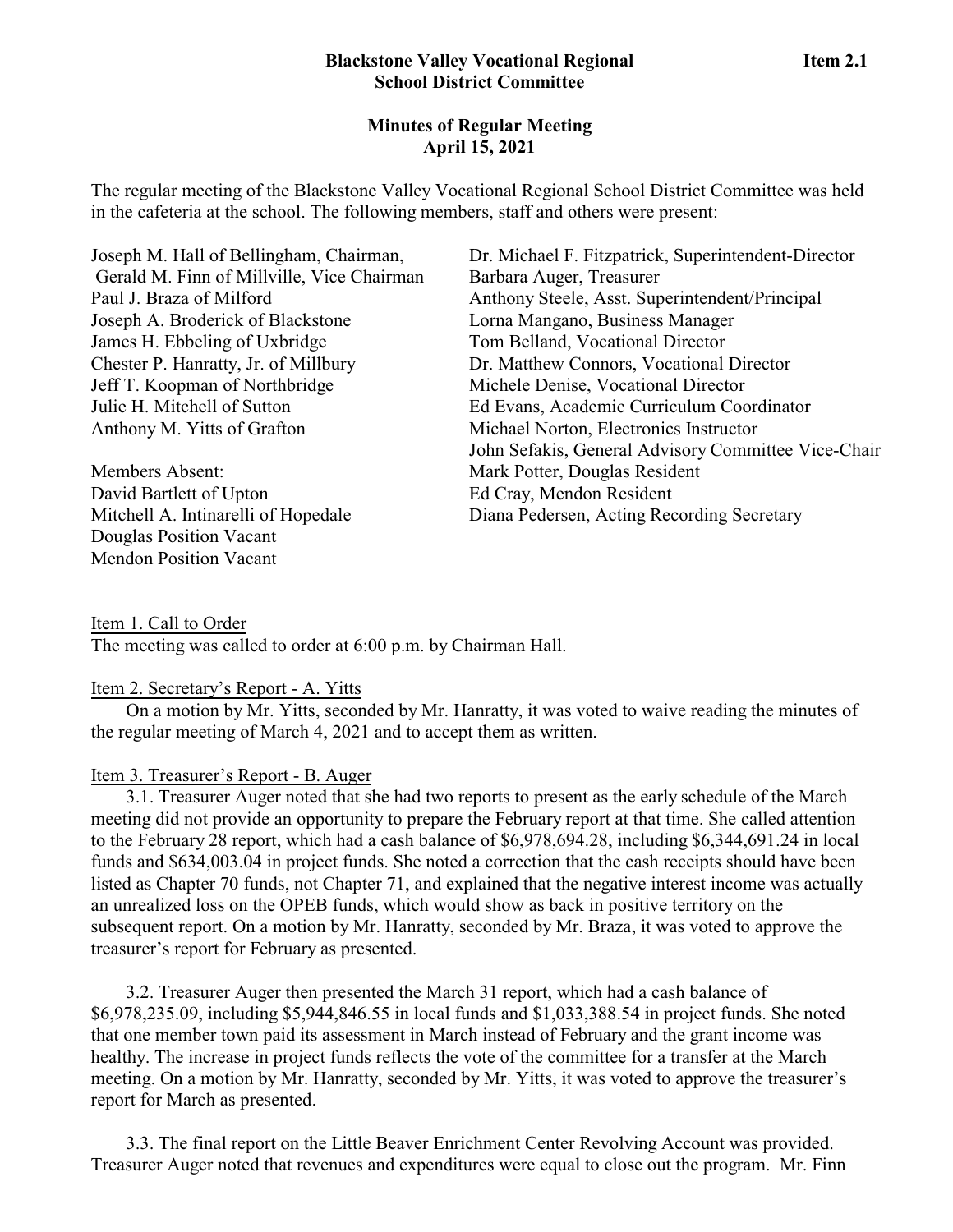### **Minutes of Regular Meeting Page 2 April 15, 2021**

asked for feedback from the staff on how this program worked. Mr. Steele noted that this program allowed the District to keep staff in the classroom rather than have them use leave time for needed child care. He said the program was well-received and appreciated by the staff. It was seen as a significant gesture on behalf of the administration, and a unique commitment in a unique situation. In response to a question, he explained that this type of program was not unique to Valley Tech during the pandemic. On a motion by Mr. Hanratty, seconded by Mrs. Mitchell, it was voted to approve the report as presented.

Item 4. Comments by Student Representatives - Isabella Caccavelli & Emma Conkey

Dr. Fitzpatrick reported that the student representatives were unable to attend due to sports and work commitments.

### Item 5.Vocational Directors' Report - T. Belland, M. Connors, & M. Denise

5.1. Program Refinements: Mr. Belland reported on the need for new equipment and program refinements in the HVAC  $\&$  R program due to industry changes, storage needs, and a planned evening program. He also noted that the Painting & Design program was transitioning to more artistry and sign making due to technology changes in that career field and the shop would therefore need a larger design and print lab. Dr. Connors provided an update on the new biotechnology lab. He advised that there remained only two hurdles to the final approval of that shop: a DESE interview with the Program Advisory Committee scheduled for May 11, followed by a DESE inspection. A final decision is expected by June 18.

5.2. Exploratory Report: Dr. Connors reported that the Exploratory process was slowed down this year due to the pandemic. He said that it was completed on April 5<sup>th</sup> and freshmen were in their first shop cycle this week. Of the 316 freshmen, 283 were placed in their first choice shop, 13 got their second choice, 11 got their third choice, and only 9 have been placed in anywhere from their  $4<sup>th</sup>$  to  $7<sup>th</sup>$ choice. Those remaining 9 are still being processed to determine the best placement for them. A shop distribution chart was shared.

5.3. Current District Projects: Mr. Belland explained that it was a difficult year for projects due to pandemic restrictions and protocol, but that nevertheless 230 projects have been undertaken. He shared estimates of the savings realized by these projects and played a slide show on some of the external and internal projects that have been completed or are underway, including renovations to a school van by Auto Collision Repair and ongoing work on the Mendon Legion Post by construction shops.

5.4. Co-Op Update: Mr. Belland reported that co-op placements were also impacted by the pandemic restrictions, but there are currently 64 participants and much interest by members of the junior class. He shared information on a new job connection page on the website and noted that the job market is strong for the construction and manufacturing trades.

5.5. General Advisory Update: General Advisory Committee Vice Chair John Sefakis reported that the various program committees have reviewed budgets, equipment, and industry certifications. They have considered the impact of the new biotechnology program, and changes to Frameworks and curricula. The 450 members have been meeting in small groups via Zoom to observe the necessary pandemic protocol.

5.6. On a motion by Mr. Hanratty, seconded by Mrs. Mitchell, it was voted to approve the General Advisory Committee member list.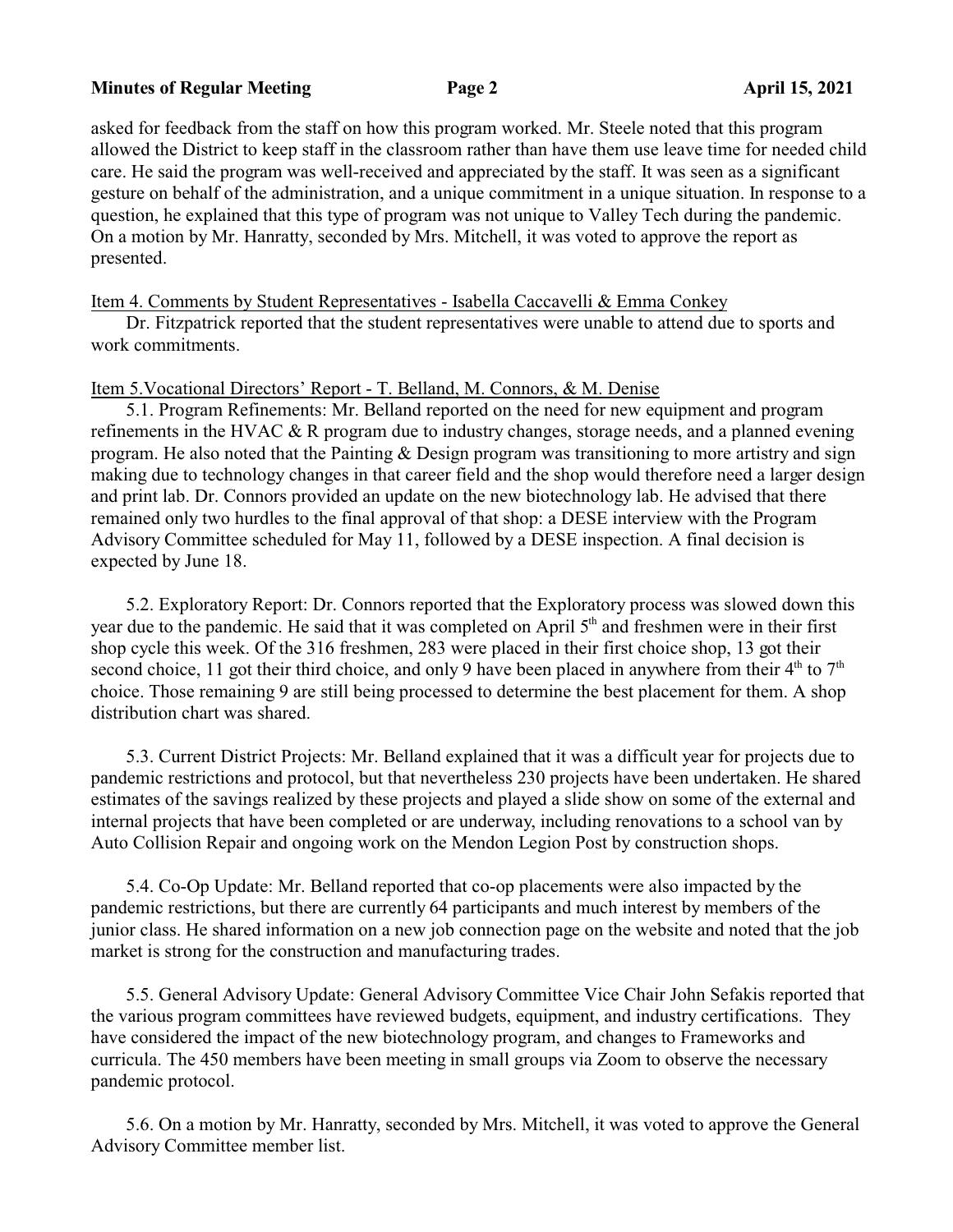5.7. Mrs. Denise provided a handout on the current status of enrollment and admissions and noted that the number of upperclass applicants for admission was the largest yet. She advised that the staff has been amazing at creating virtual events. When asked by Mr. Broderick about the number of upperclass applicants, she explained that typically the school is able to enroll about 10 new sophomores. There has been much greater family movement this year, resulting in 74 upperclass applicants. The staff will look to get creative to try to fill some of the under-subscribed shops with more of these applicants. Dr. Fitzpatrick extended special thanks to Mrs. Denise and noted that the school continues to experience high interest in a declining enrollment environment throughout the district.

## Item 6. Business Manager's Report - L. Mangano

6.1.a. Ms. Mangano reported on identified savings from appropriations available to provide funding for the replacement of a projection system which was damaged by a power surge during inclement weather. She noted that the district has since mitigated exposure to this type of loss through the purchase of additional power surge protectors. On a motion by Mr. Hanratty, seconded by Mr. Braza, it was voted to transfer available funds totaling \$15,322 as detailed in the suggested motion identified as Item 6.1 (a).

6.1.b. Ms. Mangano identified savings available to provide funding toward the continued implementation of 1 to 1 computer devices for students and for certain vocational program computer devices, which require specialized software, that have reached the end of their expected useful life. On a motion by Mrs. Mitchell, seconded by Mr. Hanratty, it was voted to transfer available funds totaling \$81,000 as detailed in the suggested motion identified as Item 6.1 (b). Ms. Mangano indicated that she may be back with more transfer requests in coming months and Dr. Fitzpatrick noted that should be expected given the fluid status of pandemic relief funding and all the variables we face.

6.2. Ms. Mangano reported that there have been no new donations at this time.

### Item 7. Assistant Superintendent-Director's Report - A. Steele

7.1. Principal Steele provided a tier status update. He noted that the school advanced to Tier 3 two weeks later than anticipated due to an up-tick in Covid cases. That decision seems to have worked and there are currently no cases of in-school transmission. While we are awaiting the DESE Commissioner's advice on when all high schools should be back, the early unofficial indication is that high schools will be expected to return to full in-person learning by May 17. Mr. Steele noted that the required spacing is doable for some things, but the school's square footage simply cannot accommodate all 1,200 students at 3-feet apart. He stated that Tier 3 is the maximum capacity under the current rules and BVT is likely to finish the year at Tier 3. He expects that about half of Massachusetts high schools will need to seek waivers for this reason.

7.2. Mr. Evans reported that the pandemic necessitated a pause in requirements relating to the use of Student Opportunity Act funding, which must be used to close the achievement gap for students with disabilities. Now the state is requiring schools to identify how those funds will be used. A report detailing the district's response was shared. Mr. Evans explained that the plan is to increase co-op opportunities for students with disabilities and to provide laptops for such students needing extra help with math. On a motion by Mr. Broderick, seconded by Mr. Finn, it was voted to authorize the spending of the Student Opportunity Act funds as described by the District and as mandated by the Massachusetts DESE.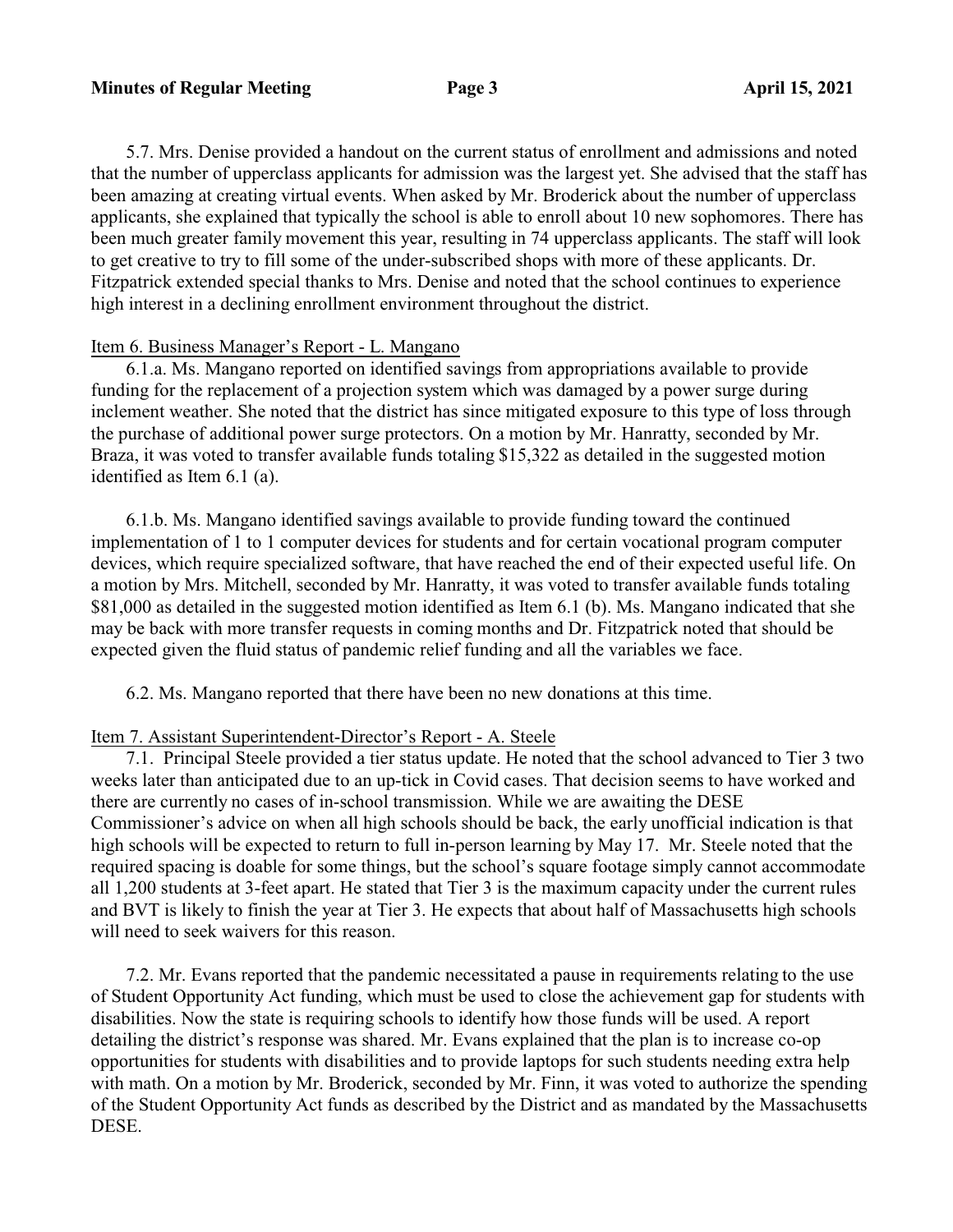### **Minutes of Regular Meeting Page 4 April 15, 2021**

7.3. Mr. Steele noted that there appears to be uncertainty by state officials on whether to require students to take MCAS tests this year. BVT's strategy is to be ready for if or when it is imposed. He anticipates a vote to approve making the 11<sup>th</sup> grade MCAS optional, but indicated BVT is prepared to move forward either way and acknowledged the staff who have committed to this endeavor. Mr. Evans said there is a 5/3 - 6/11 window to administer the 10<sup>th</sup> and 11<sup>th</sup> grade ELA and Math MCAS, and 9<sup>th</sup> grade Science tests would be in June. Mr. Broderick asked about the SOA stipulation relating to MCAS scores, and Mr. Evans explained that the strategies using SOA funding would not be expected to impact MCAS scores this year, but in subsequent years. Mr. Steele said he is confident our students are up to the challenge and he hopes to test.

7.4. Mr. Steele reported that it was mutually agreed with NEASC to advance the planned decennial accreditation visit by six months. That visit is now planned for December 5, 2021.

7.5. A request by the Robotics Team for out-of-state travel to the FIRST Robotics Competition was shared. Mr. Steele indicated that the date and location have not yet been set, so approval would be contingent upon those details. On a motion by Mrs. Mitchell, seconded by Mr. Braza, it was voted to give contingent approval for the Robotics Team to travel to either RI or CT in May or June for the FIRST Robotics Competition.

At the close of Mr. Steele's report, Dr. Fitzpatrick noted that he has received compliments from state officials and others regarding Mr. Steele's capable performance during the pandemic.

### Item 8. Budget Report - J. Mitchell

8.1. Budget Subcommittee Chair Mitchell asked Dr. Fitzpatrick to share information on various finance committee presentations on the District's budget that have recently been made.

8.1.a. Dr. Fitzpatrick reported that Mr. Steele presented at the Douglas Finance Committee meeting March  $9<sup>th</sup>$ . He indicated that officials there felt the need to challenge the budget request and he cannot be optimistic about their recommendation.

8.1.b. Mr. Yitts reported on a virtual meeting with Grafton on March 10<sup>th</sup>. He said officials were impressed by our grant numbers, were interested in the new biotech program, but stressed the need to maintain traditional trades. He said our budget has the support of the fincom.

8.1.c. Dr. Fitzpatrick reported that the meeting with Upton officials on March  $11<sup>th</sup>$  went well and displayed consistent professional relations with our host community.

8.1.d. Mr. Koopman reported that the March  $17<sup>th</sup>$  meeting with Northbridge went well and was a positive meeting.

8.1.e. Mr. Braza concurred with Dr. Fitzpatrick's report on the Milford Finance Committee chair coming to BVT to review the budget request.

8.1.f. Mr. Hanratty reported on the meeting with Millbury officials March  $22<sup>nd</sup>$ . He noted there was concern that the budget was up, but the state's increase in their required minimum contribution was explained. They were interested in BVT's roof repair projects, and the new town administrator has recently toured.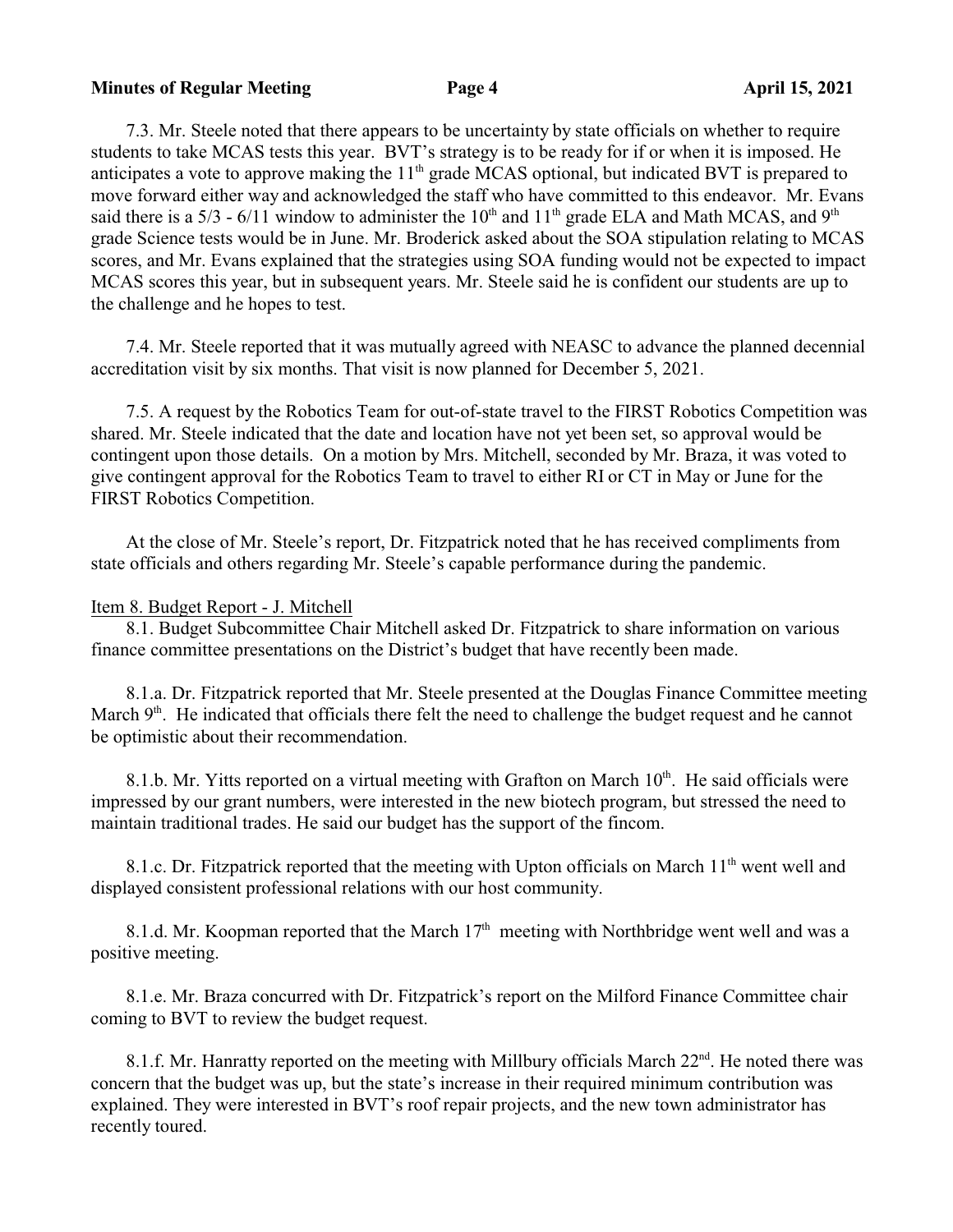### **Minutes of Regular Meeting Page 5 April 15, 2021**

8.1.g. Dr. Fitzpatrick explained that Mrs. Mitchell was unavailable for the March  $30<sup>th</sup>$  meeting in Sutton, but it was a very professional exchange with a senior fincom group. He described it as lively, but positive.

8.1.h. Mr. Broderick said the budget was not a hard sell in Blackstone at their April 14<sup>th</sup> meeting as there are fewer Blackstone students and the request is lower than the previous year.

## Item 9. Superintendent-Director's Report - M. Fitzpatrick

9.1. The superintendent reported that he recently presented to MAVA trainees at the MAVA Leadership Academy II.

9.2. On a motion by Mr. Hanratty, seconded by Mr. Finn, it was voted to approve the request for a one-day liquor license for the fund-raising annual gourmet dinner.

9.3. Dr. Fitzpatrick provided an update on the MSBA Statement of Interest regarding repairs to the front steps. He indicated that the Statement of Interest was needed to keep BVT in line for state reimbursement, but conversations were still ongoing as to whether that was the best way to proceed.

9.4. Dr. Fitzpatrick reported that the School Committee traditionally contributes to an annual scholarship award, and that former long-time School Committee Member Bob Snow of Upton has continued his support for that endeavor with a \$200 donation. He encouraged the members to consider their ability to contribute.

9.5. A listing of SkillsUSA medalists at the District V Conference was shared. The superintendent called attention to the remarkable medal count of 101 and noted that the students are now preparing for the state competition.

9.6.a. The retirement notification of School Counselor Susan Milewski was shared. Dr. Fitzpatrick noted that Ms. Milewski has been a counselor since 1999 and will retire effective October 31, 2021.

9.6.b. Dr. Fitzpatrick reported that Mendon representative Dennis Braun has relocated to Florida and submitted his resignation from the School Committee effective April 1, 2021. The official notification to the Mendon Town Clerk was shared and at least one capable candidate has indicated interest in the position.

9.6.c. Dr. Fitzpatrick reported that long-time Douglas representative John Lavin III submitted his resignation effective April 1, 2021. He shared the official notification to the Douglas Town Clerk and said he was aware of at least one capable candidate for that position as well.

### Item 10. New Business

10.1. A listing of FY2021 grants and donations to date was shared. The current total is \$2.8 million with several other grants under consideration. Dr. Fitzpatrick said we are looking at an all-time high grant total.

10.2. The District recently received notification from Fallon Health Direct, one of its health insurers, that they will no longer be offering the plan effective with the open enrollment on April 1, 2022. This will leave the District with only one health insurer for active employees. Mr. Finn asked if it was the District's intent to provide a second option or stay with just one health plan. Dr. Fitzpatrick